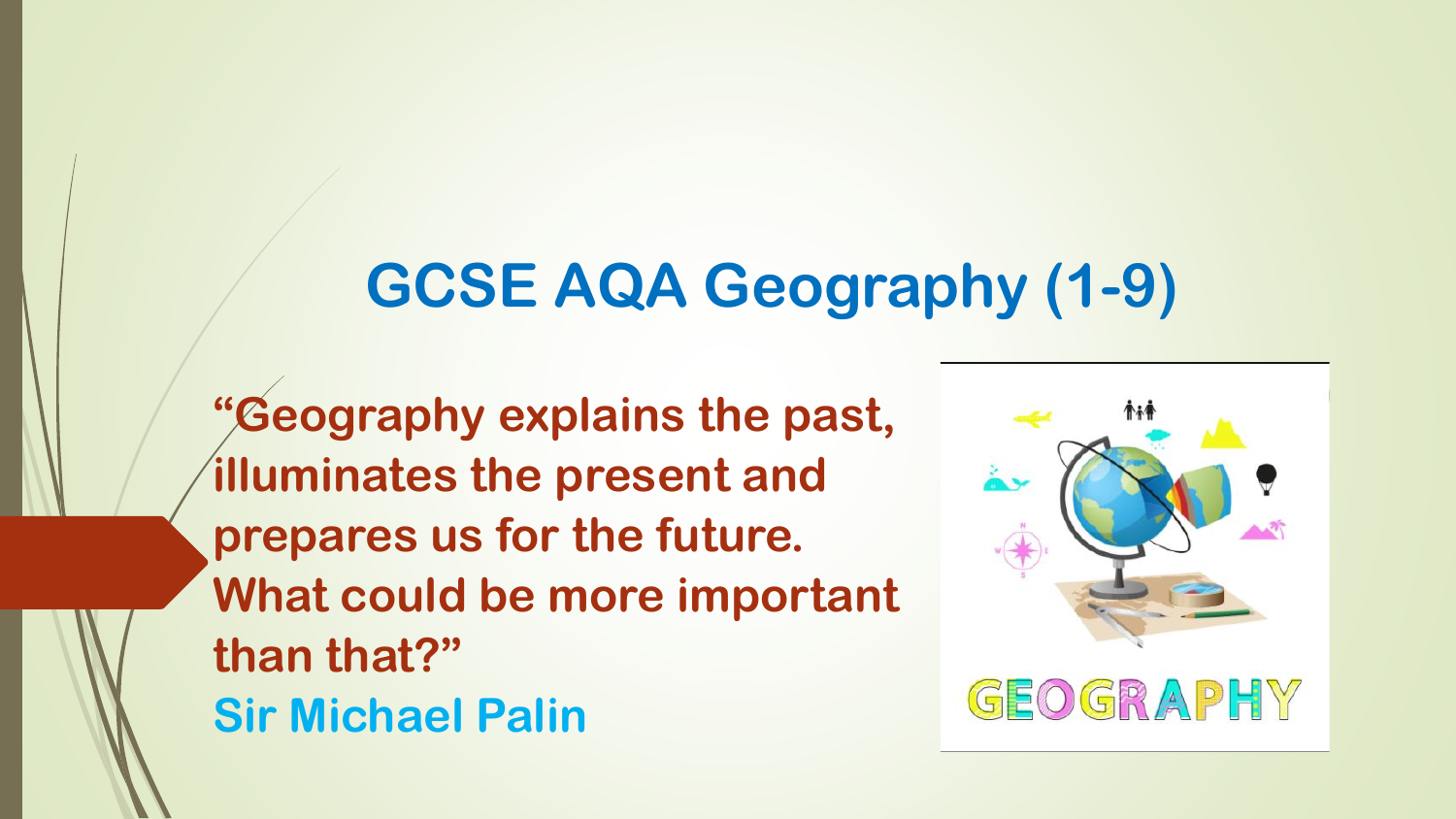## **What do these people have in common?**









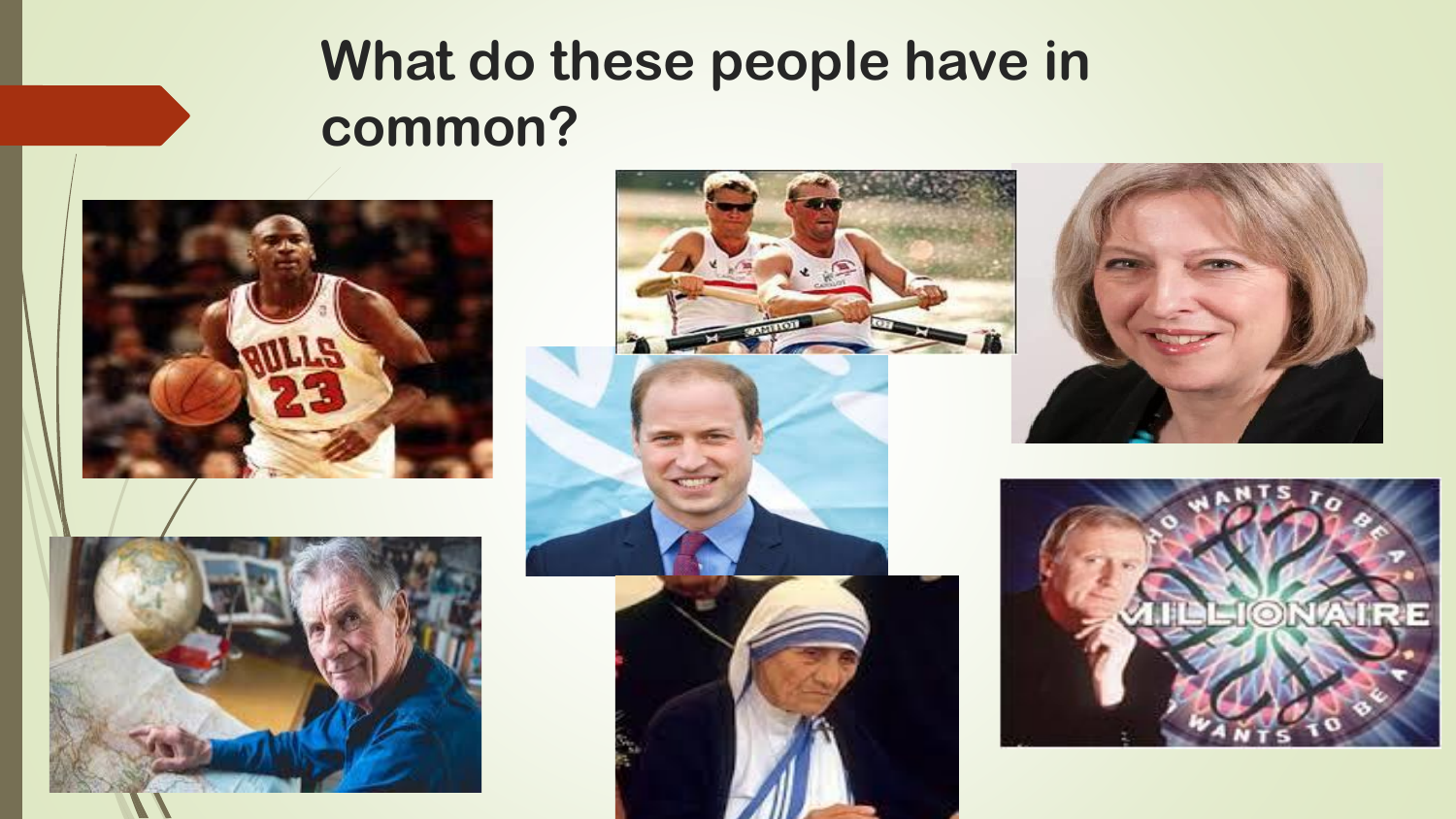• https://www.youtube.com/watch?v=OhxpF8FJINI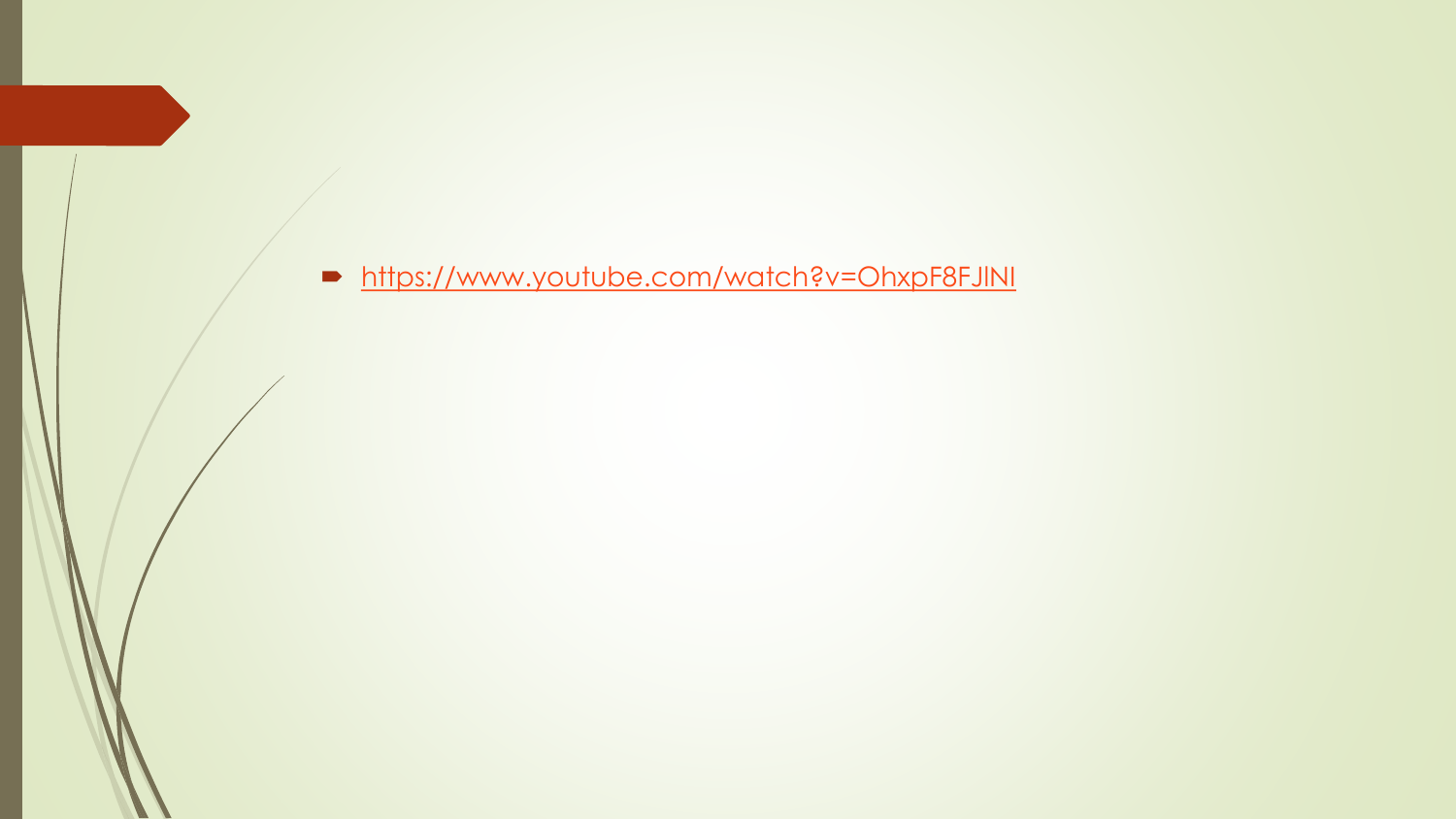### **PAPER 1 - CHALLENGES IN THE PHYSICAL ENVIRONMENT**

- **P** Tectonic hazards
- **Weather hazards**
- **Climate change**
- **Ecosystems**
- **River, glacial and coastal landscapes**

**Assessment: written exam - 1 hour 30 minutes** 

**Weighting: 35% of the total marks**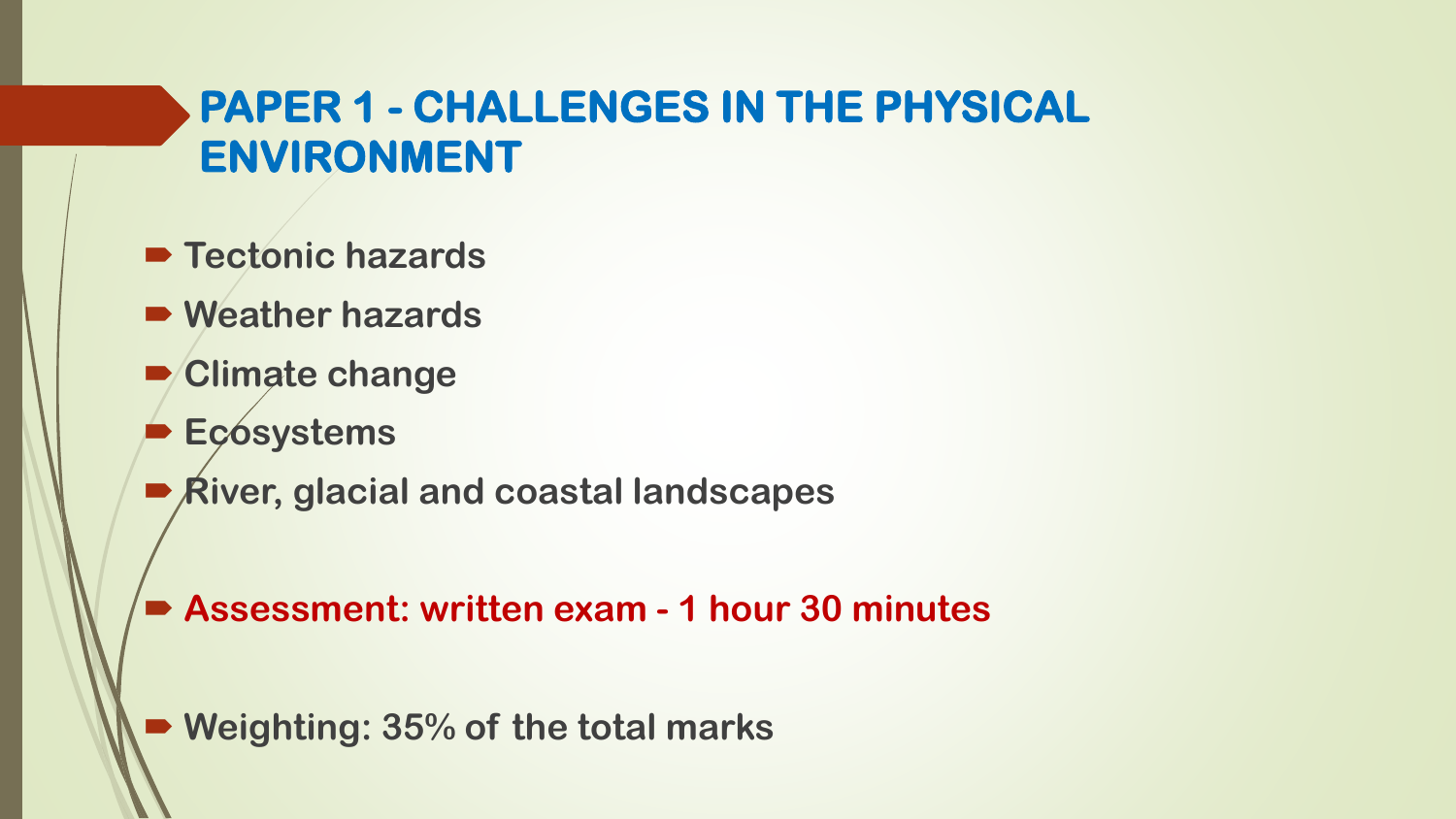### **PAPER 2 - CHALLENGES IN THE HUMAN ENVIRONMENT**

- **The urban world**
- **Urban change in the UK**
- **Sustainable urban development**
- **The development gap**
- **Nigeria – a newly emerging economy**
- The changing UK economy
- **Resource management - food, water, energy**

**Assessment: written exam - 1 hour 30 minutes** 

**Weighting: 35% of the total marks**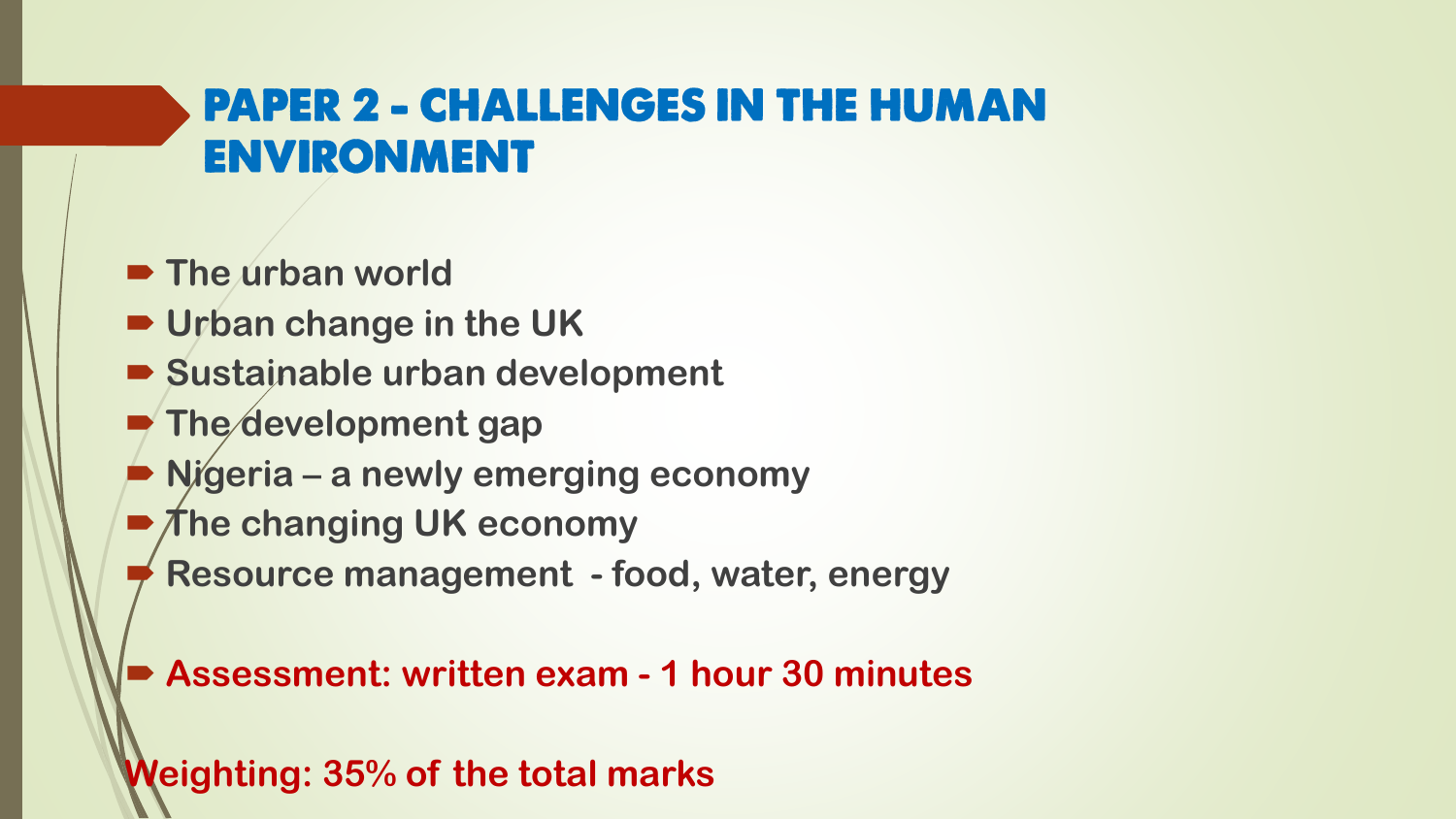### **PAPER 3 GEOGRAPHICAL APPLICATIONS AND SKILLS**

**Section A: Issue evaluation** 

 $\blacktriangleright$  **Section B: Fieldwork** 

**Assessment: written exam - 1 hour 15 minutes** 

**Weighting: 30% of the total marks.**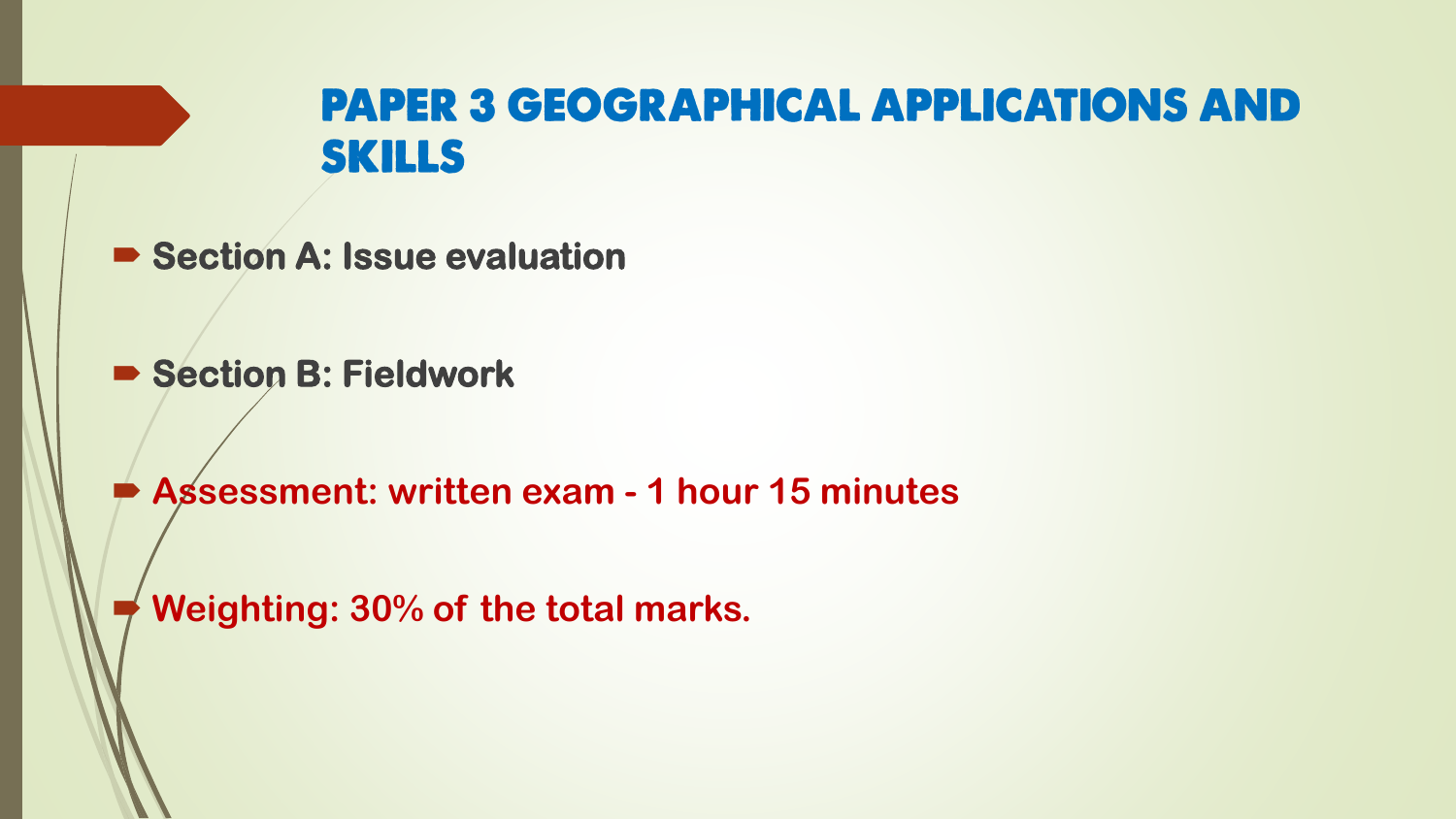## **Why Geography?**

- Better understanding of the big issues of our time climate change, **sustainability, alternative energy, the development gap etc.**
- Balanced worldview and cultural sensitivity
- **Fun, dynamic and current (always in the news)**
	- **Facilitating subject (as defined by The Russell Group, which represents 24 leading UK universities)**

**Fieldwork (opportunities for outdoor learning)**

 **Geography helps to keep your options open. (combines well the Sciences, Mathematics, Humanities, Languages and Arts)**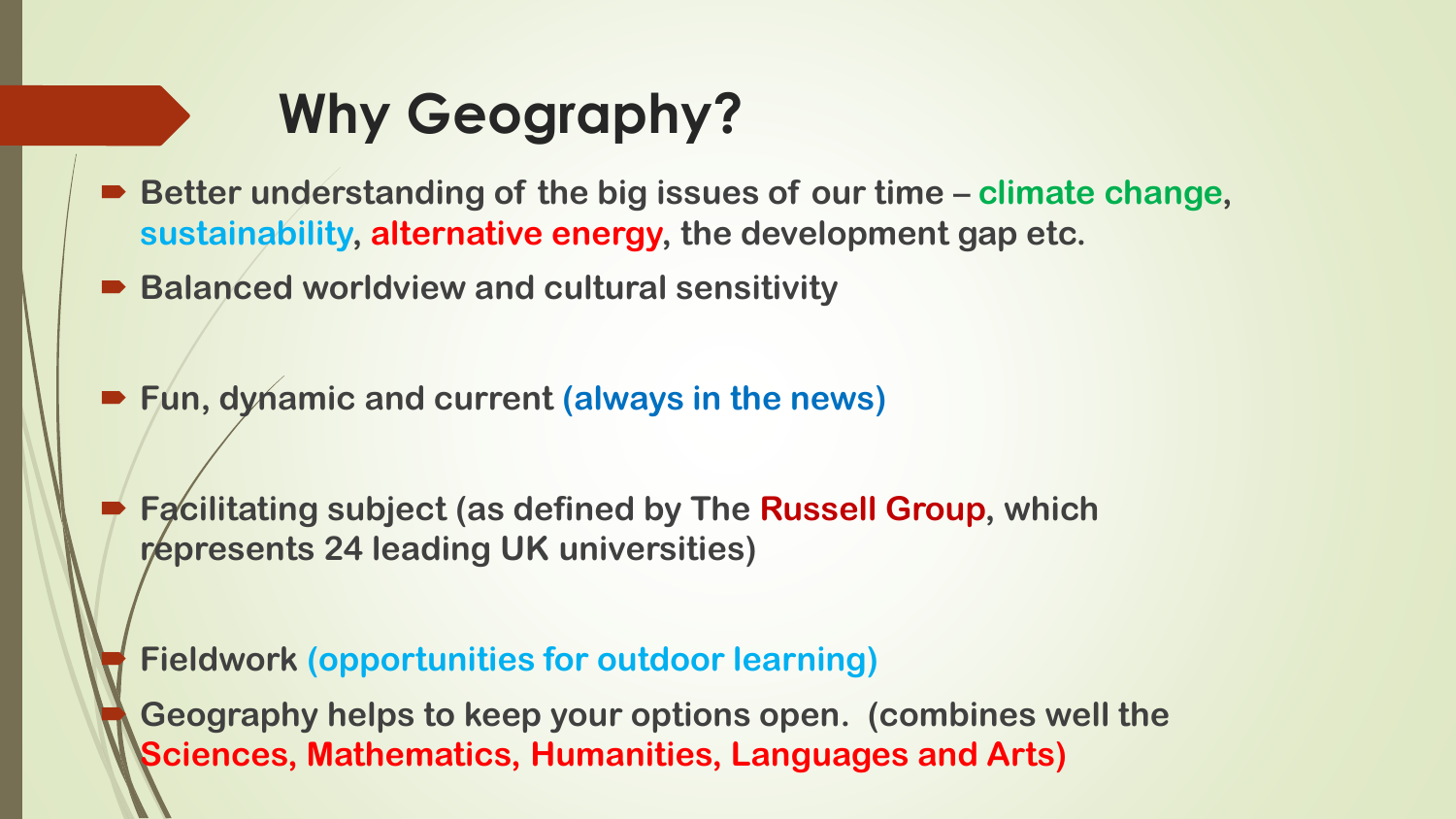### **Key transferable skills you develop in Geography**

- **P** Teamwork
- **Literacy**
- **Research (qualitative, quantitative, primary, secondary)**
- **Data analysis**
- **Problem solving**
- **Graphical**
- **Critical thinking**
- **Cartographical**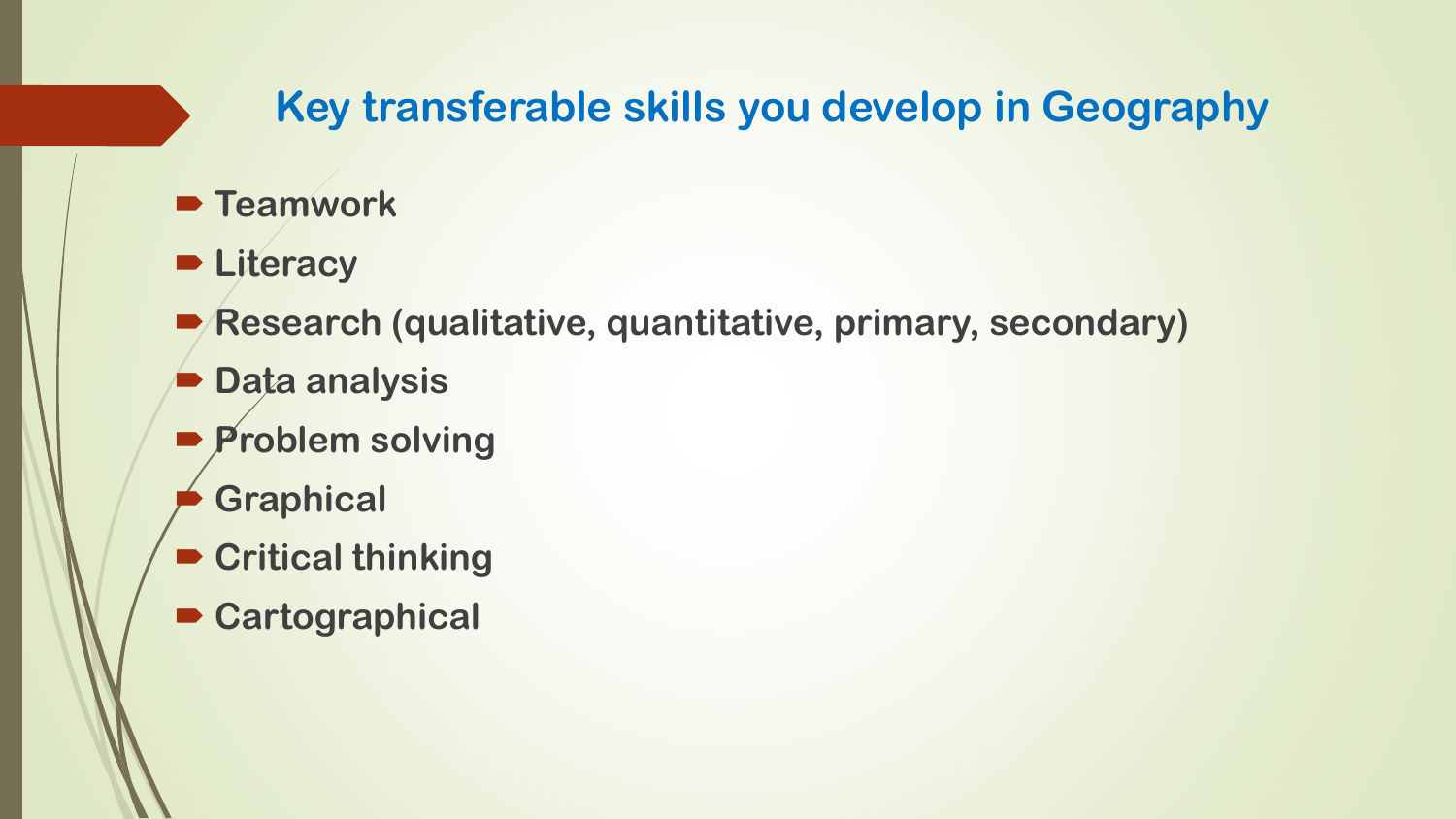#### **Support the Guardian**

Available for everyone, funded by readers

Contribute  $\rightarrow$  Subscribe  $\rightarrow$ 

Search jobs | O Sign in Q Search | The UK edition

#### What makes psychology and geography grads the most employable?

We asked our experts why they thought geography and psychology<br>graduates were found to be least likely to be unemployed

**Explore the latest vacancies at The Latest Vacancies at Guardian Jobs today**